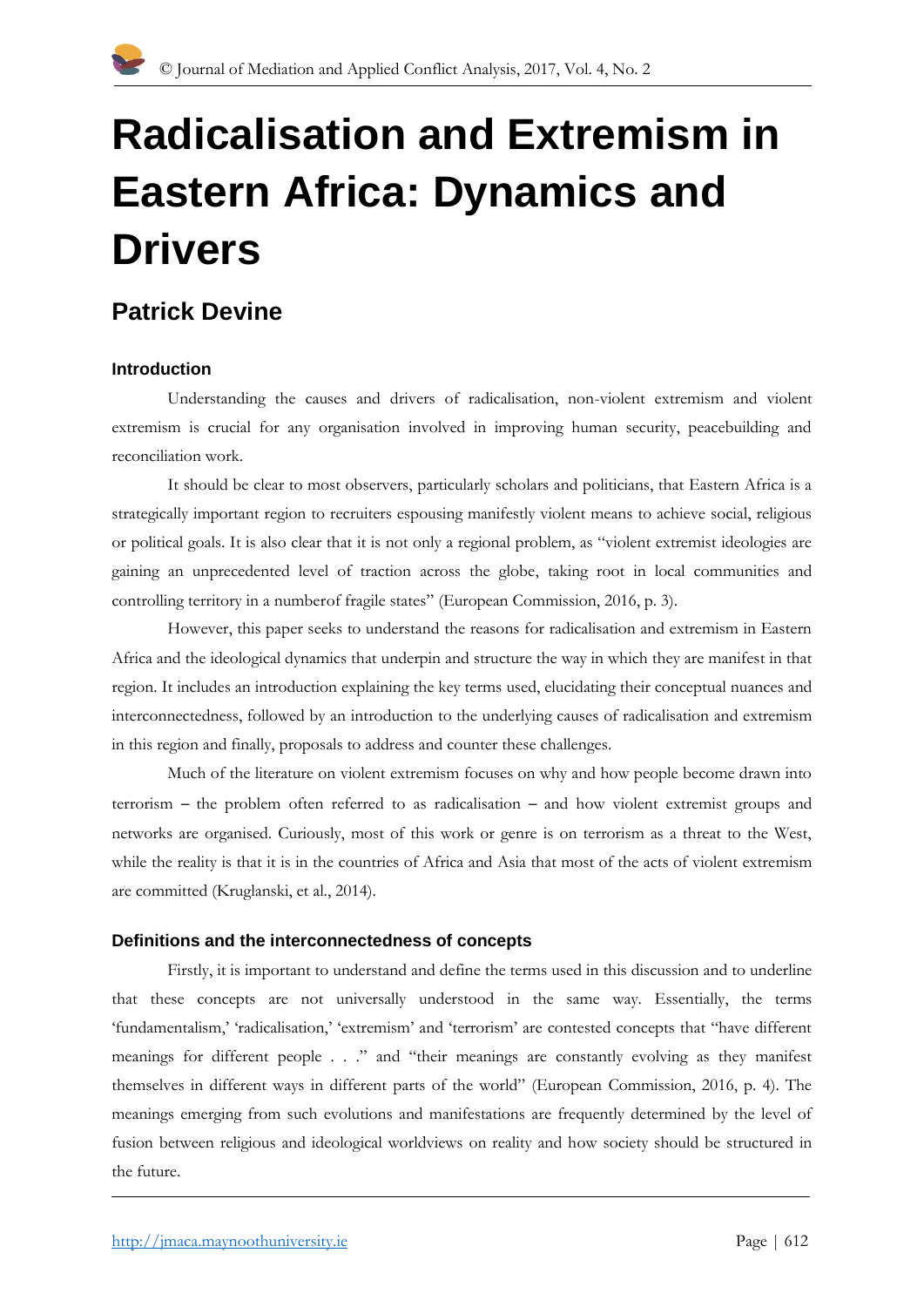#### *Radicalisation*

One helpful definition of radicalisation offered by Hann and Fertleman is that "radicalisation is a process by which an individual or group comes to adopt increasingly extreme political, social, or religious ideals and aspirations that reject or undermine contemporary ideas and expressions of freedom of choice. Radicalisation is therefore seen as the process that leads to violence which, in the final analysis, is what distinguishes a terrorist from other extremists" (Hann and Fertleman 2016, p. 106-108). This definition follows a general trend where extremism is understood as not necessarily synonymous with acts of terrorism or violence, in that one can hold extremist views but not act on them in a violent or forceful way. In contrast, 'violent extremism' refers to "the creation of ideologically motivated or justified violence, as well as support for such acts" (European Commission, 2016, p. 5)

Another helpful explanation of the term 'radicalisation' comes from Horgan (2009), who argues it is "the social and psychological process of incrementally experienced commitment to extremist political and religious ideologies" (European Commission, 2016,5). This incremental transition is emphasised in most of the literature whereby when "a decision is made that fear, terror and violence are justified to achieve ideological, political or social change, radicalisation to violent extremism occurs" (European Commission 2016, p. 7). In line with the foregoing, radicalisation is a process that unfolds over time. Generally speaking, in respect to its connectivity with terrorism, it requires the presence of three ingredients:

- 1. Arousal and activation of the goal of significance;
- 2. Identification of terrorism and violence as the appropriate means of significance; and
- 3. Relative devaluation of alternative goals incompatible withterrorism.

These perspectives are in line with psychologists and social psychologists such as Kruglanski et al., (2014), Pape (2005), Bar-Tal (2011) and Schirrmacher (2013), who have addressed issues of radicalisation, fundamentalism, extremism, and terrorism. Without a terrorism-justifying ideology that instructs disaffected individuals as to what must be done to obtain significance, goal activation alone is insufficient for terroristic violent behaviour on their part to occur. Ideology is relevant to radicalisation because it identifies radical activity (such as violence and terrorism) as the means of choice to the goal of personal significance.

#### *Fundamentalism*

The concept of fundamentalism is frequently touched upon in discussions of radicalisation and extremism. For the purpose of this paper, it is discussed under the assumption of international relations being primarily based on a statehood system. The term fundamentalism is used in a variety of ways. What it means or implies, or denies or entails depends on the context in which it is used**.** Fundamentalism can be characterised as a militant truth claim which derives its claim to power from a non-disputable higher revelation, people, values or ideologies. Frequently it is used in an ideological manner that reflects a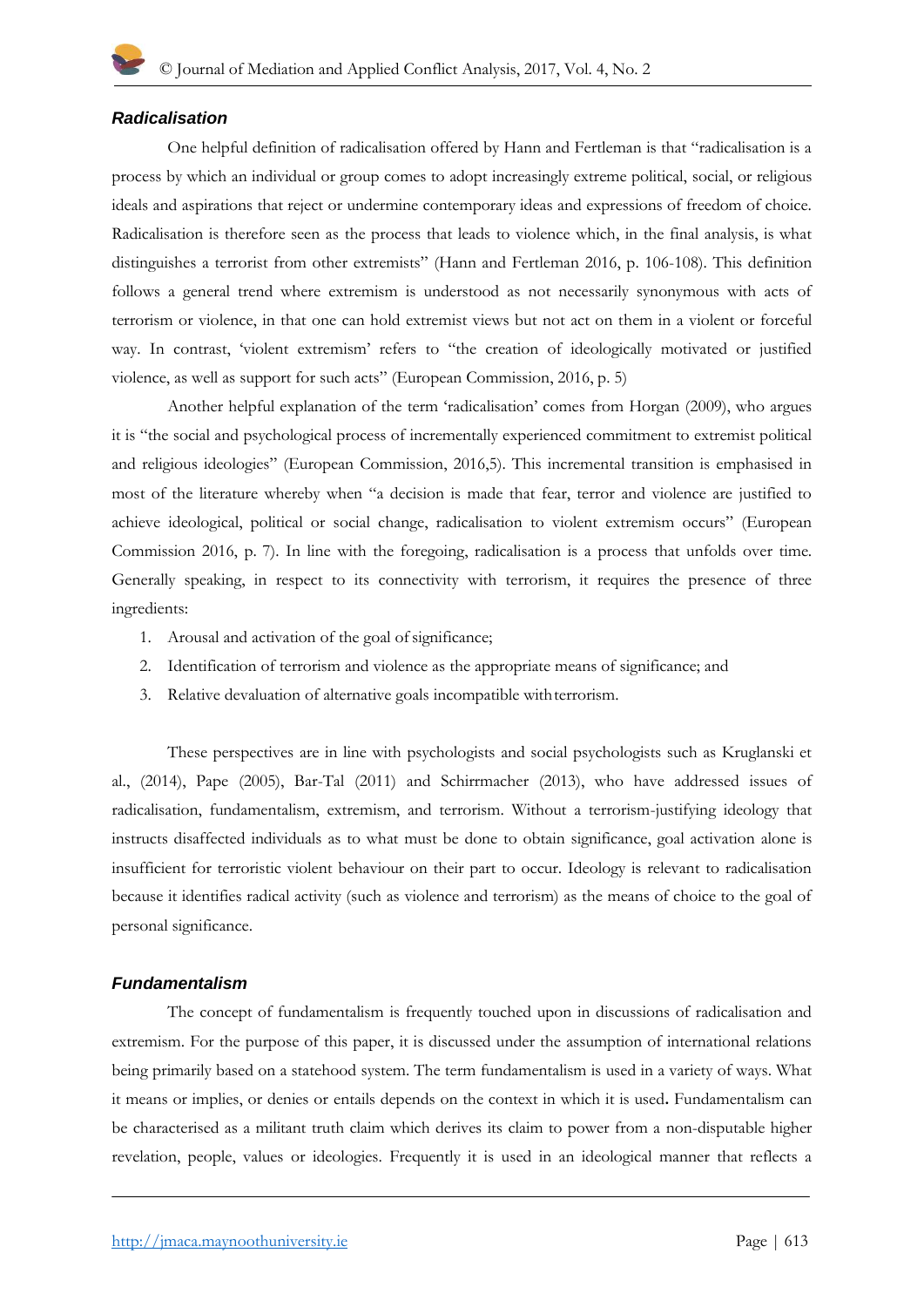perception of reality which is distorted by social historical experience. It justifies, urges, uses and propagates non-state or state-based force in order to achieve its goals.

Fundamentalism, historically, has been associated with the domain of religion. Armstrong (2004, p. 9) considers fundamentalism as an "embattled form of spirituality" and "militant piety". However, in the course of time, the term has been extended to designate various forms of behaviour, beliefs, and attitudes which fall outside the field of religion.

In the broadest sense, a religious or world view movement is described as fundamentalist if it calls for reversion to the roots of a certain religion or ideology, which if need be should be asserted with radical and, in part, intolerant means (Ali, 2003). However, religion and the State are not the only motive forces of fundamentalism. All cultural, scientific, political, economic and even artistic systems which assert a claim to be the exclusive bearer of truth, a single solution to existing problems, are fundamentalist. The standpoint of fundamentalism is indisputably about dissent from a particular existing socially acceptable practice, belief and attitude in a wide range of domains. A hard core adherent of fundamentalism in the sphere of religion, is self-convinced that he or she not only knows the truth but also knows that the truth of everyone else is false unless it is the same as theirs.

Fundamentalism is not a constant mind set for the same person at different time periods or a group of people at one-time period. It is a mental attitude that changes in character or degree gradually, or in very slight stages without any clear dividing point between militant and non-militant aspects.

These militant and non-militant states of mind cannot co-exist in the mind of the believer. One or the other tends to predominate, depending on circumstances and environment. The non-militant is inward-directed, and in terms of behaviour it cannot have significant social effects because its substance is self-absorption. The former, militant, is outward-directed and, in terms of behaviour, it has negative social effects in the form of aggression against those whose truth is perceived as false.

Efforts by State actors, faith-based organisations, non-government organisations, and community based organisations that serve to counteract the dynamics of fundamentalism in its militant stream have functional, not dysfunctional, consequences for the non- militant stream of fundamentalism. Both streams of fundamentalism have the potential to serve as drivers of conflict. However, it is imperative to point out, in no uncertain terms, that non-militant fundamentalism is more likely to lead a believer to internalize their aggression. This absorbed form of aggression is likely to take the form of hostile feelings. These must be understood as having potential for physical violence against either people who are seen, through their public or private institutionalised practices, as different. The important thing is that the non-militant fundamentalist is likely to interiorise their hostility in the form of individual self-absorption. This self-absorption, unlike hostile feelings which lead to violence, is socially acceptable because it neither harms other individuals – their *raison d'etre* – nor adversely affects existing institutional arrangements. Thus, in this connection, it is at once quite reasonable and plausible to state that under conditions of nonmilitancy, fundamentalism gets sublimated into self- absorption and that this process has an important functional in keeping the peace, at least in the sense of an absence of violence.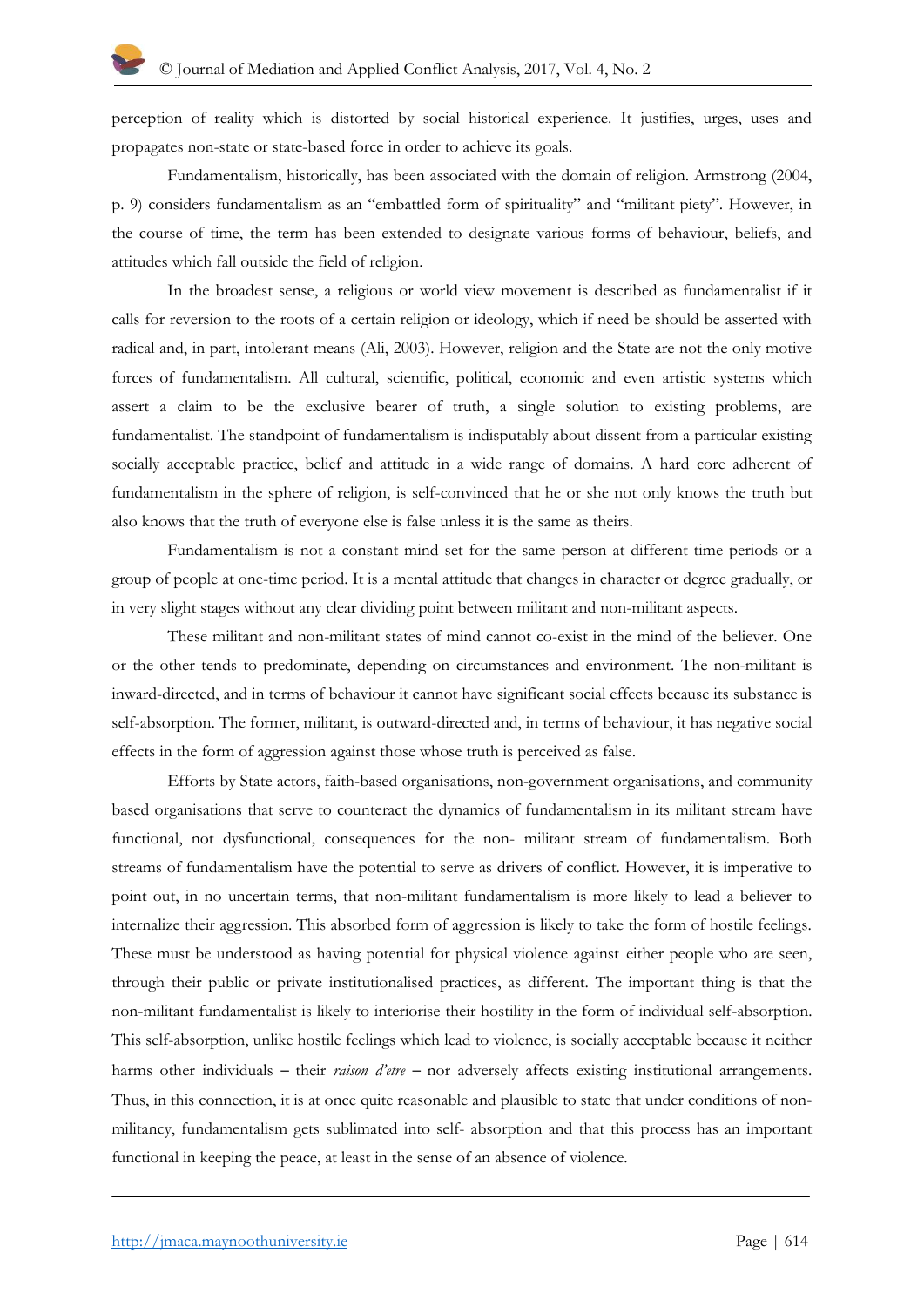The dynamics of fundamentalism at their best may result in a synergy that can be very effective in achieving its goal in the early stages and less productive during latter times, and *vice versa* depending on the level of opposition encountered. This follows from the fact that fundamentalist behaviour is generally, in the long run, an unsuccessful attempt, since it is always a defence – and alongside that, forcible – against authority or established social values (Almond, Appleby and Sivan, 2003). Fundamentalism is likely to be perceived as an internal challenge, directly and indirectly, to State power; specifically, a challenge to State tolerance.

In general, fundamentalism offers recourse to final truths as the reason for acting against the legitimate use of force by the constitutional State. Fundamentalism has the capacity to be radicalised during its life-span, either at its conception or latter stages, depending on circumstances. The radicalisation may take the form of either non-violent extremism and/or violent extremism ensuing almost concurrently or distant in time. Extremism stemming from radicalised fundamental perspectives is likely to become an object of state surveillance by criterion of tolerance.

Engaging in non-violent extremism is tolerated, not ignored, because it does not harm the cause of the State, due to the fact that its content and expression do not visit disorder in the form of force against the State. Intolerance, the opposite of tolerance, is arguably, non-violent extremism but it is much closer to violent extremism than to tolerance. When non-violent extremism transitions to violent extremism it, in effect, metamorphoses into terrorism, thereby becoming an object of intolerance on the part of the State in the form of eliminations, arrests, detentions and the like. Overall, in terms of process, it is important to point out that the non-militant fundamentalist has potential to be radicalised into a militant fundamentalist who finds expression in non-violent extremism. This process may in turn degenerate into violent extremism operationalised in terrorism.

# *Tolerance and extremism*

Tolerance is politically constituted and judicially legitimated by the state. The practitioner of tolerance is the government; and the object of tolerance is the social and not the psychological. Tolerance is psychologically exclusive and socially inclusive; it is collective in that it does not accept any absolute liberty for the individual (Bremer, 1974; Mercuse, 1984). Rather, it regards all individual liberty as subject to the overriding authority of the public interest of the State. In ideal terms, tolerance as practiced by the State welcomes every point of view, so to speak, but it demands that addressing and managing conflict internal to the polity be expressed through proper channels and procedures whose order and organisation are structured by established power relations and sanctioned by constitutional prescriptions. It follows, therefore, that although tolerance is basically liberal it has the potential to become intolerant and to take repressive forms if it is threatened by militant fundamentalism or terrorism. The limit of tolerance – the onset of intolerance – is the point in time at which a specific conflict, internal to the polity is deemed by the powers that be or regime in power, as constituting disturbance of the peace or an undermining of established power relations and juridical prescriptions that give order and organisation to the social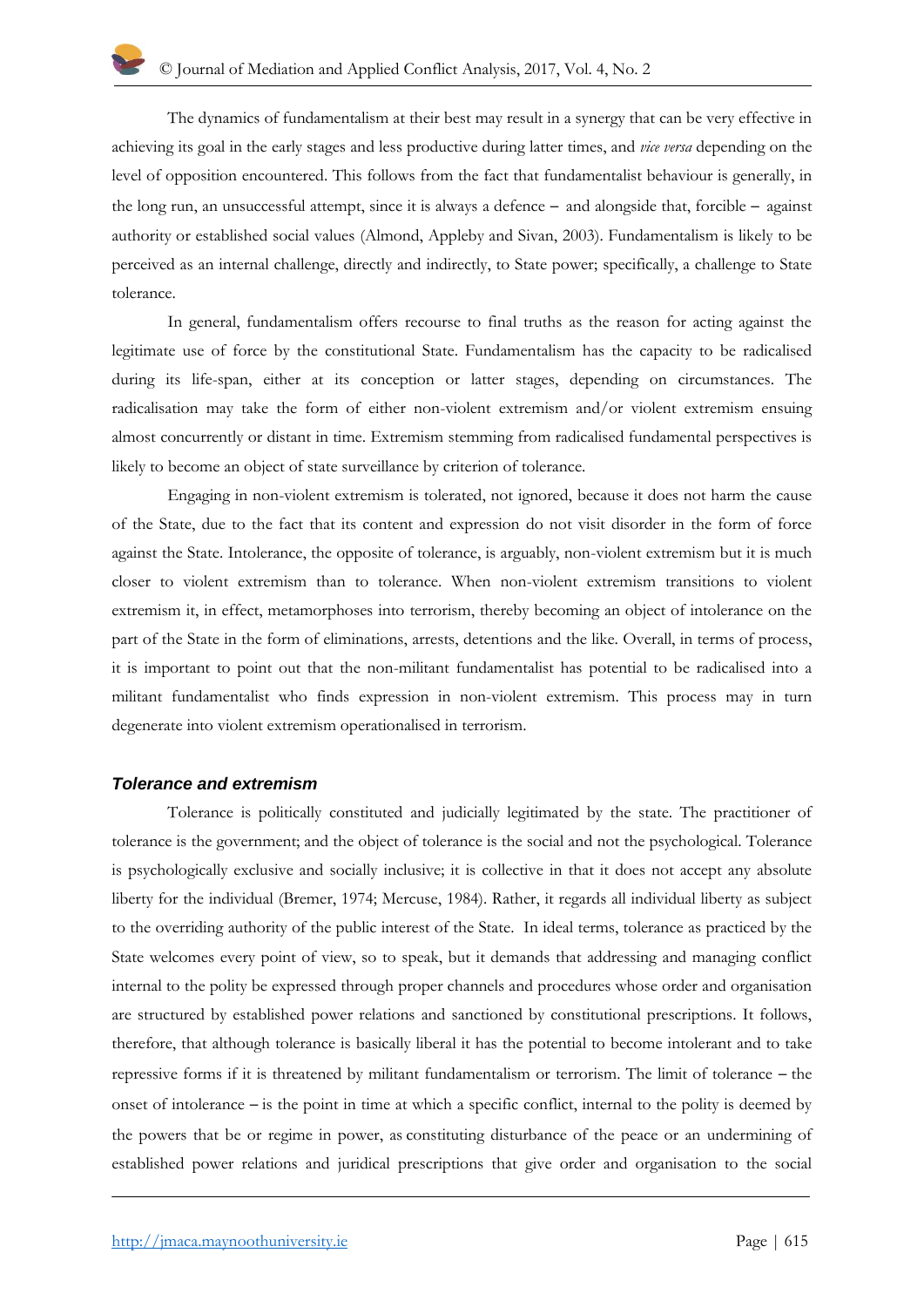formation. As such, the limitations to tolerance on the part of the State – as defined by judicial institutions and culture – include clear and present danger, signs of manifest violence, threats to national security, and the like.

The parameters of tolerance are that the existing institutional arrangements embody a free society based on a social contract, (Rousseau, 1762, Cole, 2008) and that any improvement, even a change in the social values, comes about in the normal course of events, through development praxis, defined and tested in free and equal discussions engaged in by all the stakeholders, (London 1971; Skinner, 1982). The ideals of tolerance should not be reduced to mere negative peace or the absence of violence. Tolerance is ultimately concerned about achieving positive peace and this is understood as all sides being mutually interested in the security and wellbeing of the other.

In certain Eastern African countries today, tolerance as politically constituted, juridically legitimised and practiced. It is an object of violent extremism expressed in terroristic aggression, seemingly driven by multifaceted fundamentalism.

#### *Terrorism*

In respect to the term terrorism, it is critically important for clarity to examine if there is a difference in categories concerning manifest violent acts associated with the term. For example, there are alternative perspectives and divergences of meaning when the term terrorism on the one hand is applied to the coercive imposition of imperial annexation and/or the religious ideological extremism and, on the other hand, to the collective violent deeds of those who resist such belligerent behaviour in the cause of self- determination, freedom and independence. Surely coercive imperial annexation and enforcement of religious extremism through intolerance of other ideological and religious perspectives are terroristic acts beyond question? However, is the manifest violence used in the cause of defence against the extremism of the agents of imperial manifest violence, structural violence (Gatung, 1969), and violent religious ideologies, to be labelled as terrorism? Surely not, for example, if their actions are guided by the definitions of humanitarian intervention (Holzgrefe and Keohane, 2003) and/or if one upholds the principles of the Just War Theory when in combat, [\(Johnson,](https://philpapers.org/s/James%20Turner%20Johnson) 2008). However, if one violates these principles and engages in the killing and maiming of innocent civilians, then the accusation of terroristic acts is ethically justified.

These three dimensions of terrorism emanating from imperial annexation, religious ideological extremism, and the non-justifiable actions of insurgents resisting the previous two categories, can all be present in the same conflict zone. Furthermore, it is possible that imperial annexation and religious ideological extremism can operate simultaneously and mutually reinforce each other in a terroristic organisation. Indeed, this reinforcement may be so fused that it may be practically impossible to disentangle them. It is also important to bear in mind that conflicts, their dynamics and drivers, are not static; they evolve, and this impacts on the processes of interaction between the three categories.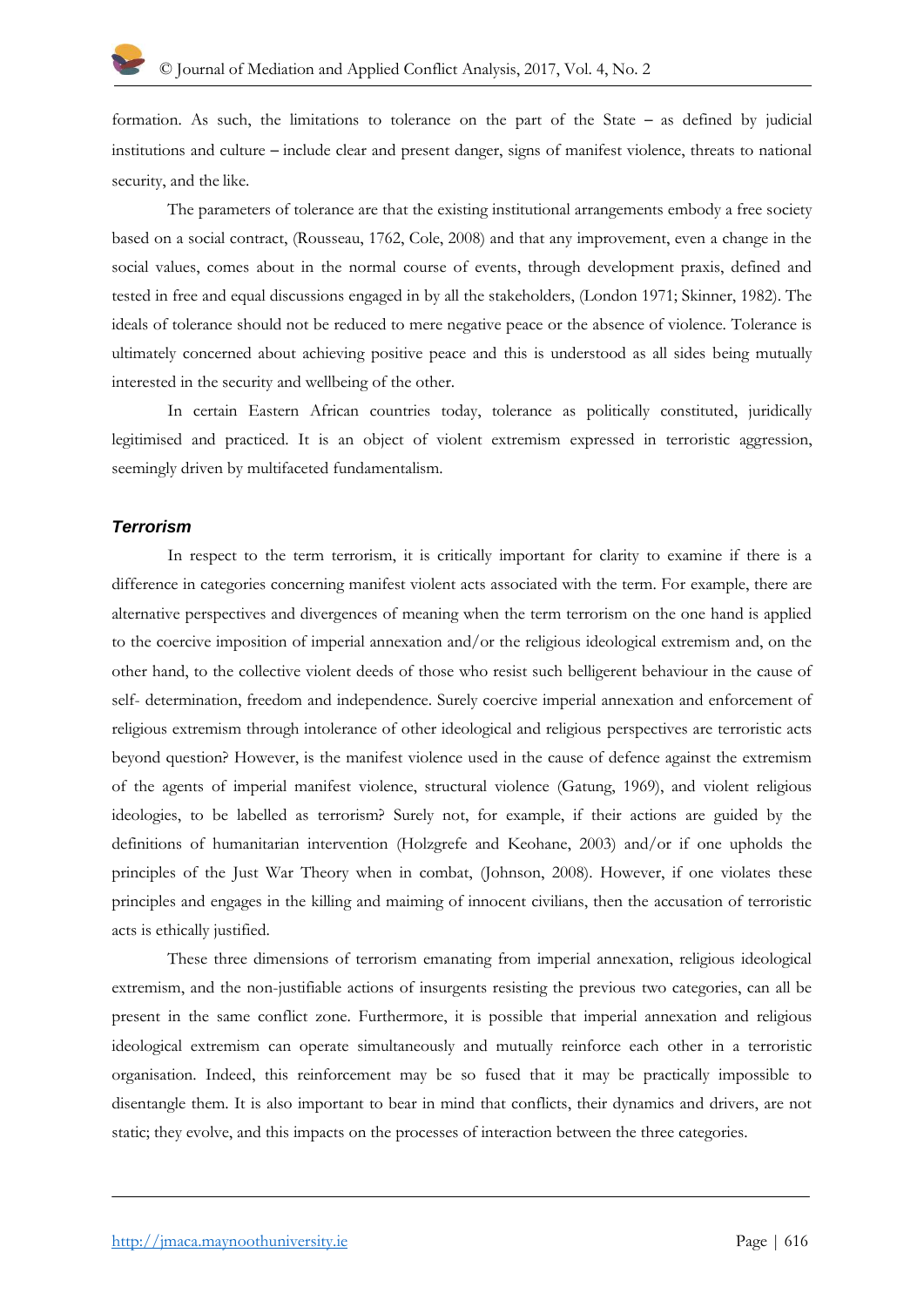Violent extremism is usually considered to be a more inclusive term than terrorism; although, both are broadly synonymous in use (Sedgwick, 2014). The United States Agency for International Development (USAID) considers violent extremism to revolve around procedures of advancing, engaging in, preparing, and supporting violence which is ideologically motivated and justified, for the advancement of social economic and/or political objectives (Glazzard and Zeuthen, 2016).

Violent religious ideological extremism is concerned with eradicating alternative modes of existence and perception in society through terrorism. This purging of society may be operationalised through non-violent, or violent terroristicextremism.

Ultimately, terrorism is the tool of violent extremism used to purge society of tolerance for other modes of existence in respect to worldviews and faith positions. To counter this negative process there is a distinct need, paradoxically, for an intolerance of intolerance. The measuring rod of what defines the substance of human rights becomes of utmost importance if we are to determine the parameters of what is and is not acceptable in terms of tolerance or intolerance. In this regard, the Universal Declaration of Human Rights, among others, is a fundamental historical reference document for evaluating the merits of systems of governance of which democracy is held in highest esteem. It is important to bear in mind that within a governance framework which upholds democracy and respect for human rights, a tolerance towards a multiplicity of fundamental perspectives on issues is expected.

The democratic mode of governance can incorporate various forms of fundamentalism within society. However, when fundamentalism begins to get radicalised towards intolerance, the toxicity of extremism emerges. Overall violent extremism is a result of a general radicalised retrogression, primarily away from a state of tolerance which respects the existence of different fundamental positions. Then, through further negative radicalisation processes, this shift deteriorates into standpoints of non-violent extremism expressing intolerance; involving dimensions of psychological and spiritual warfare – a form of terrorism in its own right. This stage in the process then becomes the breeding ground for further radicalisation into a phase of manifest violent extremism, set on imposing one model for how society should be structured and operate. This latter phase is operationalised in blood-letting terrorism, set on ridding society of any shred of democracy and respect for fundamental human rights. In reality, this form of extremism is concerned with the use of forceful coercion to purge society of all contrary perspectives and configurations on how society should function.

#### **Causes of radicalisation and extremism in Eastern Africa**

In Eastern Africa, both radicalisation and violent extremism are manifest problems and it is imperative that government bodies, INGOs, NGOs, CBOS, FBOs and civil society in general are actively engaged in countering the conditions and momentum that enable this process to continue. This topic forms the core of the next part of our discussion: what are the underlying causes of the processes of radicalisation and extremism in this region? At this point, it is important to emphasise that none of the following causes are stand-alone factors, nor exclusive of possible other explanatory variables. Each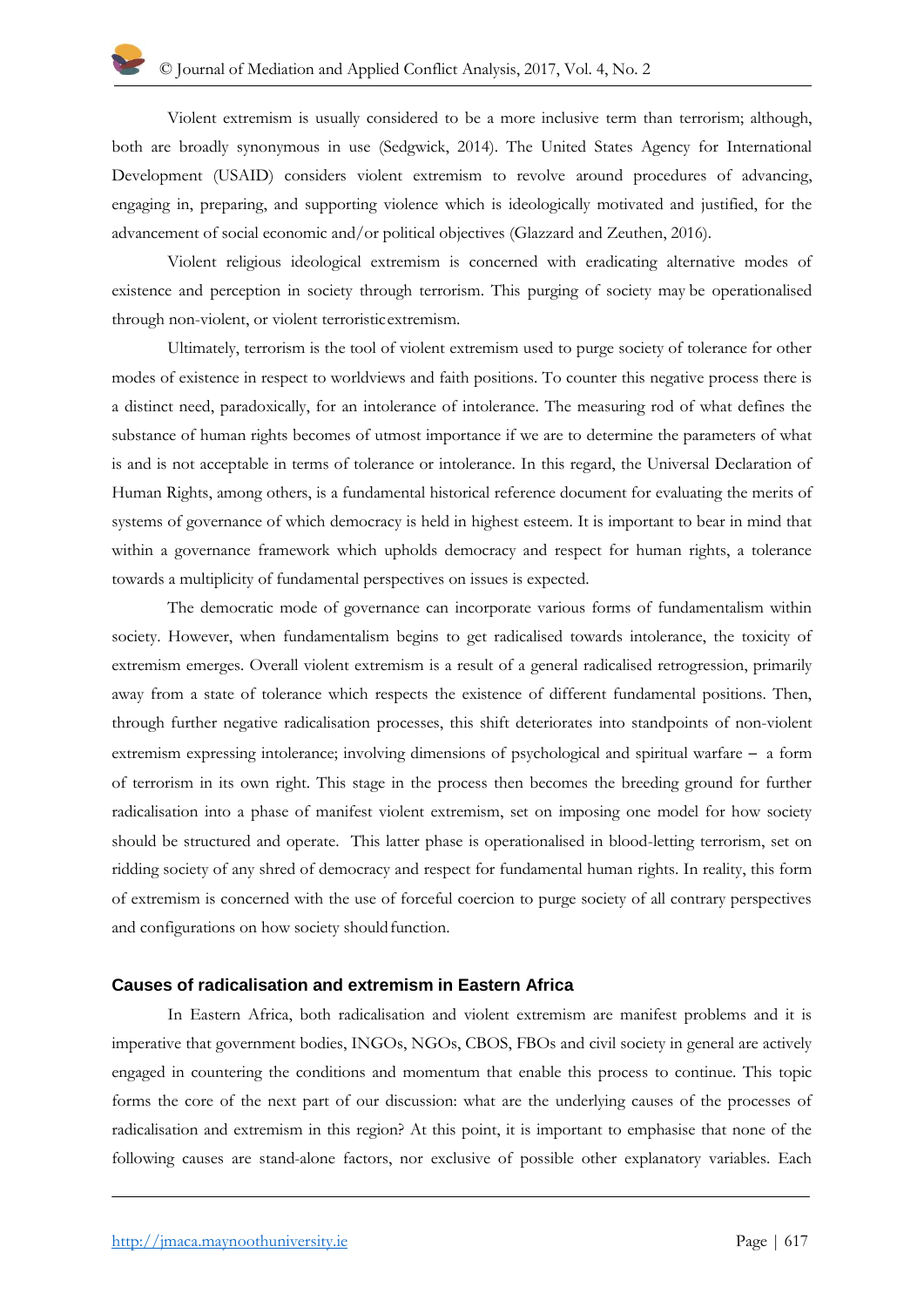depends upon context. Often, radicalisation and extremism occur when there is a combination of a number of these issues affecting an individual's outlook and decision-making mechanisms at one time.

# *Under-development and poverty*

Poverty and under-development create grievances and desperation that can easily be exploited by extremist groups, especially when these factors are combined with poor governance and the absence of basic service delivery (UNDP, 2016:9). According to the Kenya media, there are many incidences of young men joining extremist groups lured purely by money, assurances of food and shelter, or offered wives by the organisation if they commit to fighting for them (Mukinda, 2016). These recruits may not necessarily share the ideological claims of these groups but the prospects offered are enough to persuade them that fighting for an extremist group offers more opportunity than remaining in poverty and accepting the status quo.

#### *Youth bulge and unemployment*

The population of East Africa is one of the youngest of any region in the world and this trend is projected to continue. This growing youth population is increasingly urbanised, inter-connected by technology and susceptible to messages promoting adventure, purpose and identity. They are susceptible to the aims of the VEOs (Violent Extremist Organisations). According to the Africa Centre for Strategic Studies: "radical organisations understand and prey upon various political realities, socioeconomic factors, and individual characteristics that render youth in East Africa vulnerable to VEO recruitment" (ACSS. p. 7). VEOs understand "young people's quest for meaning and construct worldviews that satisfy youth desires for self-actualisation and fulfilment" (ACSS, p. 11).

In line with the previous factor, unemployment and lack of economic opportunities further increase youth vulnerabilities to radicalisation. The youth population 'bulge' and consequent high unemployment rates have to do with the demographic dividend in terms of interplay between changes in the age structure of the population due to demographic transition and rapid economic growth or industrialisation.

Demographic transition posits that changes in fertility and mortality rates accompanying rapid economic growth or industrialisation involves three phases:

- 1. a situation in which high birth rates are balanced by high deathrates,
- 2. an intermediate phase, in which death rates fall but birth rates remain high,and
- 3. a phase in which death rates fall, leading to a newequilibrium.

In the countries of Eastern Africa, the demographic transition from the second phase to the third phase has been delayed. Consequently, youth dependency rates are high, exposing countries to higher poverty rates, lower labour productivity, high unemployment and the risk of political instability.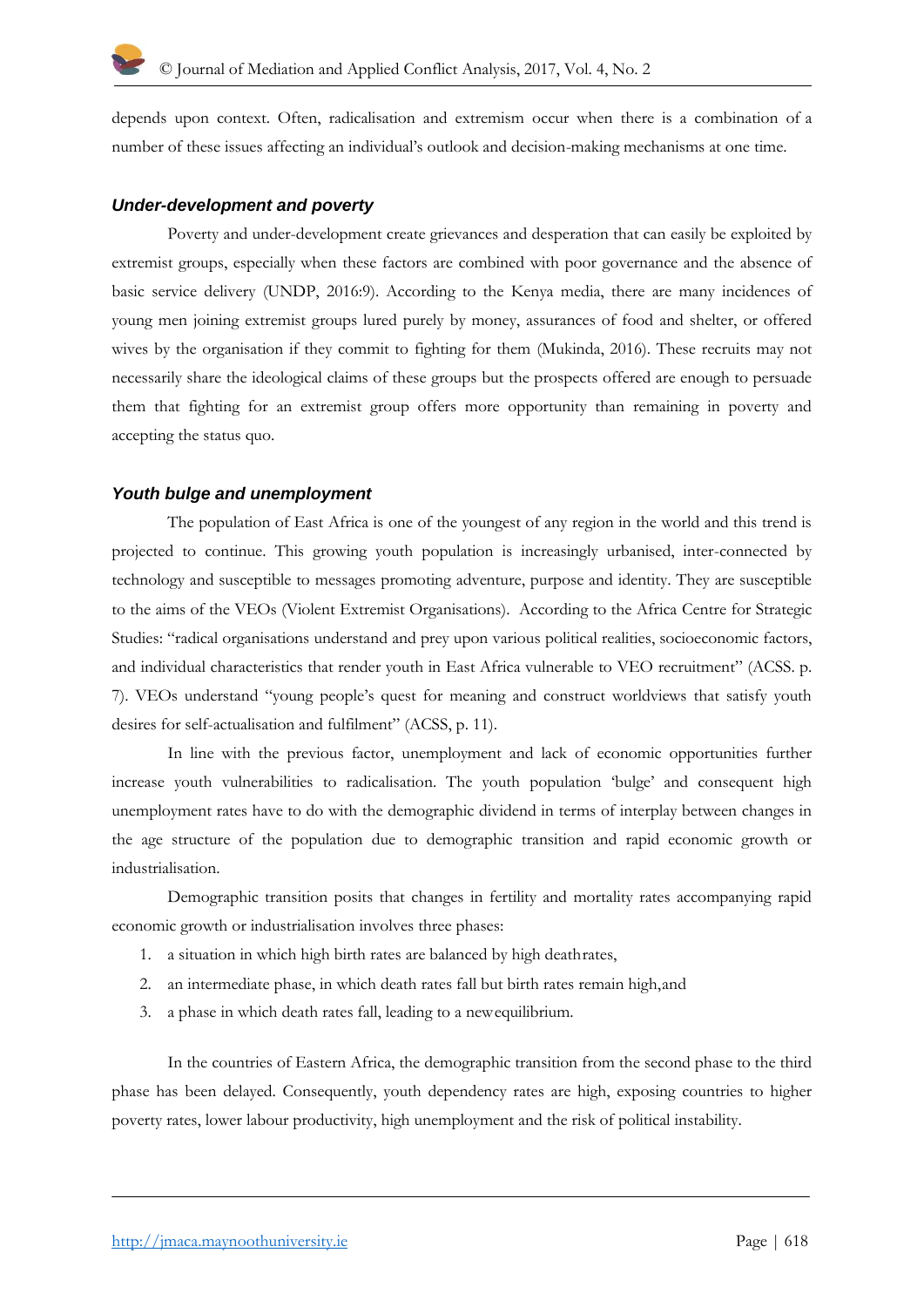#### *Weak State structures and discriminatory law enforcement*

This region includes a number of vulnerable, weak and failed states and "evidence suggests that weak and failed states – many of which are among the world's poorest countries – are at increased risk of harbouring violent extremists" (Graff, 2010, p. 44). This relates to poor socio-economic service delivery as well as poor law-enforcement. It can also relate to poor government policy or discriminatory behaviours perceived by sections of a population. For example, research conducted in Kenya found that some Muslim youth joined extremist groups as a reaction to the Kenyan government's policy of collective punishment or assassination of their religious leaders as part of counter- terrorism initiatives (Botha, 2014).

Arguably it is justifiable to maintain that, in any State, a government basing its anti- terror strategies based on mass arrests, selective racial, ethnic and religion profiling, may find this to be counterproductive because it is likely to drive individuals to extremism. On the other hand, taking the case of Kenya, whose defence forces are active in Somalia dealing with the Al-Shabaab terrorist threat, and bearing in mind that a large Somali population lives within Kenya's borders, one would be somewhat surprised if there was not some selective monitoring of the activities of Somali youth.

Another important reality, in many areas of Eastern Africa, is that the State is not robustly present. This is most evident in the dire lack of government structures and institutions that are essential if people are to meet their basic human and ontological needs (Maslow, 1970; Burton 1997) and for the actualisation of their potential (Galtung, 1969, 1971). Such a situation leaves power vacuums and high levels of public dissatisfaction and increases the likelihood that a disgruntled population will embrace other leadership structures, particular interest groups or ambitious individuals, who have an opportunity to offer alternative narratives. From these platforms other factions evolve to assert themselves physically as sub-state actors, implementing their own interpretations of what constitutes fundamental human rights, applying their own versions of law and order while justifying all forms of manifest and structural violence to achieve their ends.

In respect to the Charter of the United Nations (1945) and the Universal Declaration of Human Right (1948), and amendments adopted, the expansion of sub-state actors demonstrates an alarming threat to the accepted governance foundations of State legitimacy.

# *Religion-based justification of violence*

When religion becomes energised by increasing quantitative institutional membership rather than qualitative spiritual transformation, the potential for it to become a destructive factor in conflict generation escalates (Devine, 2011, McMullen, 2017). This is the experiential and theoretical standpoint that informs the author in terms of the link between religion, on the one hand, and the dynamics and drivers of radicalisation and extremism on the other. In Eastern Africa, evidence for this can be drawn from a multiplicity of examples ranging from attacks on US Embassies in Tanzania and Kenya, businesses in Uganda, Westgate Mall in Nairobi, the massacre of students at Garissa University in eastern Kenya, and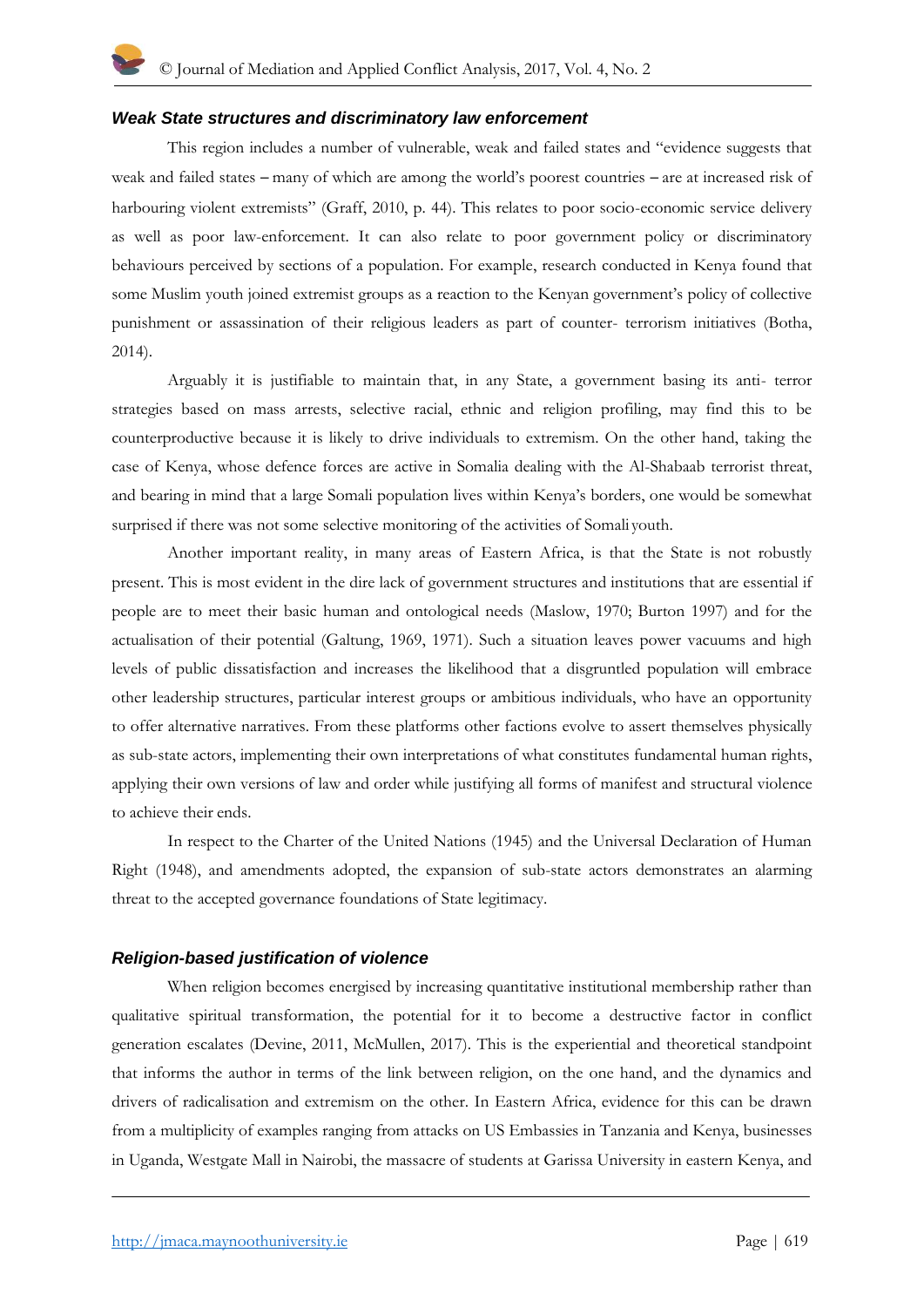most notably, in the ongoing manifest conflict in Somalia. Within this environment, the propagation of religions as institutions becomes the primary focus rather than their core spiritual message, with respect to tolerance, peace, truth, justice and mercy. This context often breeds a form of religious ideological extremism which predominantly fosters exclusivist, violent tendencies, violating fundamental human rights. In this respect, religious ideological extremism can be the foundation and driver of radicalisation and extremism underpinning the imperial annexation of territory, solely bent on creating theocracies which are intolerant of all other forms of religious belief or freedoms. Essentially, this points to how religion can potentially be manipulated in the interest of either promoting negative values and extremist positions, or the opposite.

Moreover, all religions depend on the motivations and interpretations of their adherents and are therefore susceptible to misuse of their pedestals. It should be noted, that in the debate on religion causing extremism, some research, (Crone, 2016), suggests that theology remains a prevalent scapegoat for extremism and that most perpetrators of terror already have violent histories and criminal records before they eventually endorse terroristic acts. However, it is clear that religious networks, rhetoric and places of worship have been and are abused for radicalisation and extremist aims. This is not a new phenomenon confined to any one religion (Omoka, 1980). The religionisation of politics and the politicisation of religion (Devine, 2011) have severe negative implications on the process which has seen tolerance deteriorate into intolerance, leading to more radicalised fundamentalism which, in turn, becomes a basis for further degeneration into extremism and manifest extremism, whereby society is to be purged of any contradictory position.

When the purity of the 'Divine' values and principles in a religion's message are distorted, subverted or forfeited in the interest of a religion's institutional earthly socio- political-economic objectives, the authentic beliefs and corresponding behaviour become toxic. The idealism and purity of the 'Divine' message is subjected to socio-political realism objectives of worldly security and interests. Within the context of clashes, be they ideological, religious or civilizations (Huntington, 1993), conflict will almost inevitably emerge in forms of structural and/or manifest violence, to achieve these ends. It is within this process dynamic that the tolerance of alternative faiths, institutions, even a person's right to be born or exist, becomes unacceptable. This is unquestionably evident in the domains of non-violent extremism and manifest violent extremism.

Religion's role in healing or fuelling conflict, either directly or indirectly, or, as the case may be, deliberately or unintentionally, ultimately has to critique its own institutional politicisation. This is where its institutionalism faces the real danger of usurping the focal point of religion and positioning God as an additive to justify the institution. When the institution becomes the god-sacred epicentre then violence will seek justificatory arguments defending cases ranging from those of individual abuse to suicide bombing and mass killing. All the major religions of the world have to take stock of the internal dangers in their structures and governance, to avoid their 'Divine' or 'sacred' message becoming radicalised by institutional concerns leading to non-violent extremism and further evolving towards the justification and actuality of manifest violent extremism operationalised through terrorism.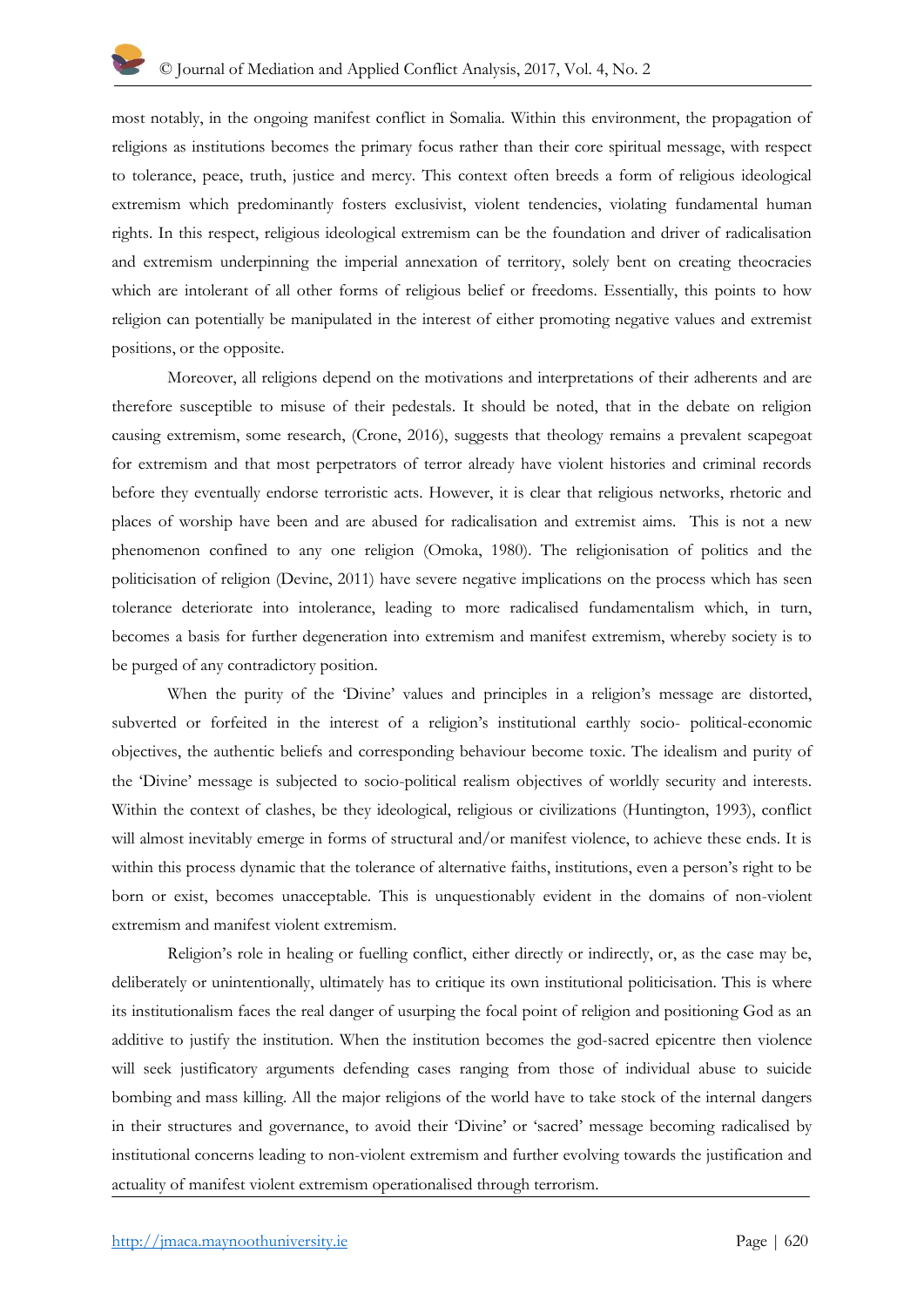#### *Identity crises*

Some argue that it is not religion or ideology that drives propels people toward joining extremism groups; rather the propulsion is motivated by a psychological need for significance which extremist groups provide in terms of purpose, self-worth, certainty and belonging to a cause (Lyons-Padilla, et al., 2015, p. 1-12). Some analysts point to a "crisis of national identity" as a cause of radicalisation in this region, whereby people are more easily persuaded to buy into radical, transnational narratives or, on the other hand, it can also manifest as radicalisation along "ethnic, clan or communal lines when a strong sense of nation is absent from the national consciousness" (ACSS, 2012, p. 13). This psychological desire to belong and to make one's mark in the world is a recruitment tool used by extremist organisations in areas where socioeconomic and political opportunities are minimal and the option to join a global or regional cause of seeming significance can be very appealing.

#### *Media and globalisation*

Networking in Eastern Africa is a growing social practice, if not a cultural priority, and with the growth of internet access and other media, East Africans are increasingly connected via information and communication technology to each other and the global marketplace of transformative ideas, be they positive or negative (ACESS, 2012). This ever-expanding access to information and ideas naturally carries with it pros and cons. Particularly on the internet, the global issue of 'fake news,' biased perspectives lacking objectivity and inaccurate reporting, mislead and radicalise vulnerable groups from positions of tolerance to various intensities of intolerance. Extremist groups are well known for their use of social media, radio, television and other media to spread propaganda and aid their recruitment processes.

# *Easy access to weapons and sources of funding*

This factor again relates to environments where the State structures are weak and a power vacuum exists, leaving large areas uncensored and not subject to regulations concerning weaponry and movement of money. Furthermore, the availability of funds from established and wealthy extremist groups such as Al-Qaeda and ISIS, makes it possible for people with unmet financial needs to be recruited into such extremist groups (UNDP, 2016).

Fundamentally, community resilience to extremist ideologies needs to be built in every sphere of the social fabric of this region. The responsibility for easy access to weapons and sources of funding also has to be owned by certain developed world countries and their governance structures. In this respect they are implicated in all stages of the retrogression from tolerance via fundamentalism, radicalisation, and non-violent extremism to manifest violent extremism, operationalised in terrorism.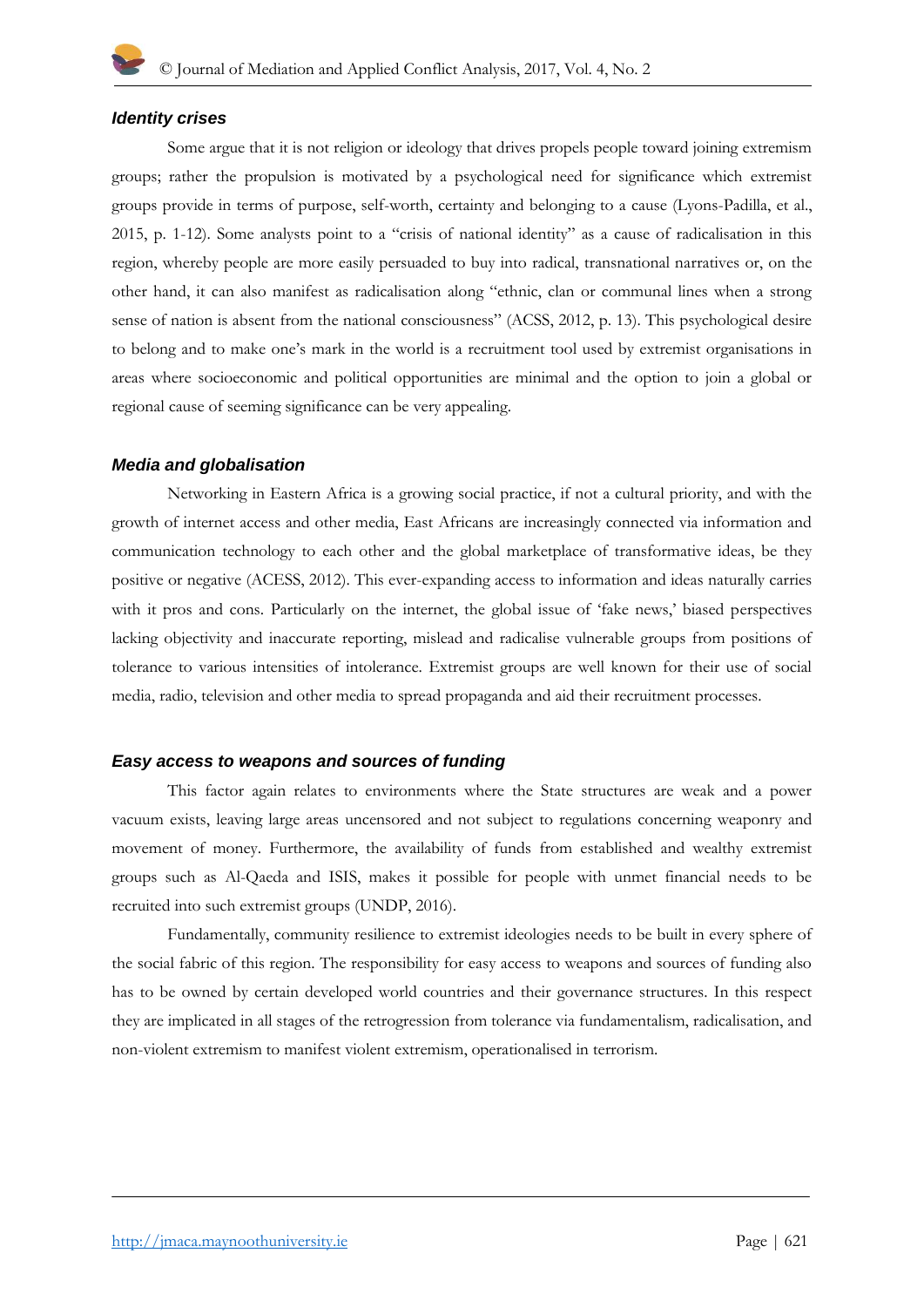#### **Proposals for countering the causes of extremism**

As the previous section indicates, the underlying causes of radicalisation and extremism are complex and varied. Therefore, any intervention to counter these factors needs to take this perspective into account and to offer a multi-faceted, yet unified, approach to tackling the conditions that allow radicalisation and extremism to intensify. Furthermore, interventions need to be created for contexts in which extremism has already taken root. Moreover, an alternative narrative and presentation of opportunities are necessary to prevent this radicalisation transitioning to intentional violence. In this vein, a conflict transformation-development approach is not only critical but imperative if the underlying causes are to be strategically addressed and resolved. In doing this, it is essential to draw on the theory and practice of qualified and experienced peace and development practitioners (for example Lederach et., al, 2007; Lederach, 2010; Ayangafac and Cilliers, 2011; UNDP, 2016; McHugh, 2017), among others. It is impossible to overstate the importance of empowering communities in conflict and marginalised

zones, who are easily impacted by radicalisation and extremism. This can best be done by:

- equipping them with both the appropriate practical analytical skills enabling them to see what is causing conflict and
- teaching applicable peacebuilding techniques which they canuse.

In tandem with this, if more people have access to socio-economic amenities, they are generally less susceptible to messages promoting violence and turbulence as a means to a certain end, because they have investments and stability that they wish to protect.

Besides, the sense of purpose that an individual gain when in secure employment, with potential for personal advancement, often counters the lack of identity experienced by the jobless or young people looking for an opportunity of self-advancement and/or sense of significance.

Governmental and security sector reform provide another approach and this is necessary if we are to adequately address the problems at the core of this discussion. The apparatus used by a repressive State, in the form of the police and army, are insufficient to deal with the underlying causes of radicalisation and extremism. To attend to these causes there is need for greater use of the ideological State apparatuses (see Althuser, 1971), mobilised through educational institutions, religious organisations, and the media. The weak state structures and evidence of discriminatory law-enforcement in some parts of the region need to be challenged and reformed. This should also include stricter legislation concerning gun-control and the movement of weapons in each State andacross their borders.

Advocacy and communication are important tools in tackling radicalisation and extremism. With increased access to social media and the global problem of misinformation, there needs to be a concerted effort to promote and disseminate an objective factual narrative. This is essential in order to counter those that encourage division, exclusion or demonization of the 'other,' to the point where violence is somehow justified and pursued. The lack of objectivity in reporting, be it through 'fake news', mendacious, and/or non-lying half-truth news, is a crucial issue for journalism to address if the devastating processes that lead to terrorism are to be countered. More than ever, the qualifications and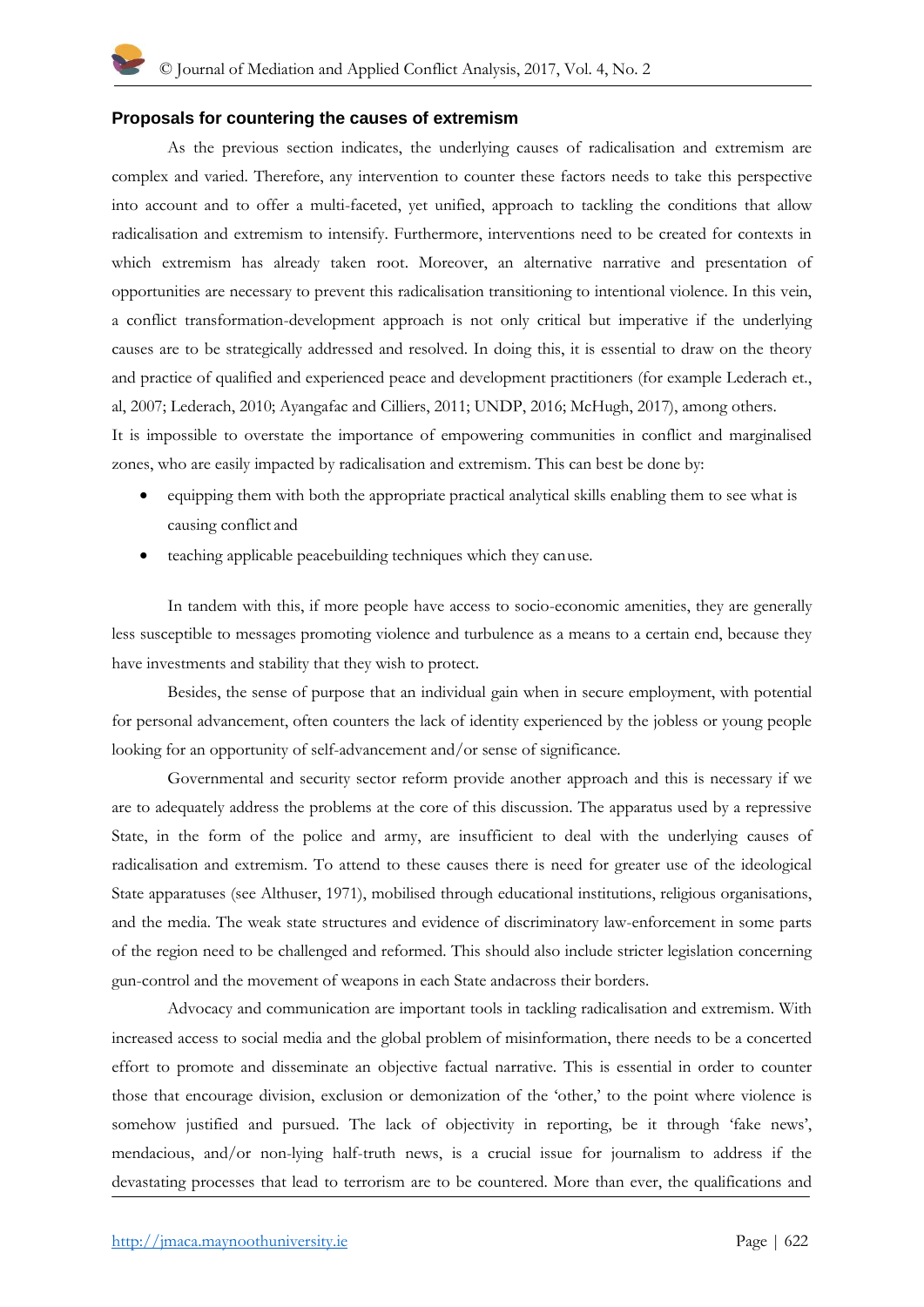standards required from journalists need to be assessed against the benchmark of credibility.

Religious institutions have a vocational role and responsibility to play, first and foremost, in fostering the values of truth, justice and mercy over deception and division. Religious leaders and their followers should continuously be engaged in promoting tolerance, bearing in mind that their spheres of influence and opportunities to persuade others are often, for example, psycho-spiritually more in-depth and further-reaching than governmental institutions. Essentially, there is often a 'war of ideas' at the heart of conflict and violence. There is a need for religious leaders to have greater exposure to and proficiency in the areas of peace studies, development, comparative religion and international relations.

Youth engagement is vital. Young people are full of potential and yet vulnerable to peer pressure. If they perceive only one route, they will most likely follow it. It is imperative that schools, universities, youth clubs and sports clubs engage with vulnerable groups and offering them alternative opportunities and perspectives to that which offers a radical or violent path. Radicalisation reflects increased commitment to the ideological quest for significance and to the violent means of its pursuit, coupled with reduced commitment to alternative, incompatible pursuits. A radicalised youth has fallen under the influence of social networks of which he or she has become a member. In this connection, deradicalisation capable of countering the cause of extremism constitutes a weakening of such influence and an increased likelihood of a would-be adherent falling outside its sphere. Thus, achieving de-radicalisation involves:

- 1. **Vocational education training** for the purpose of re-integrating the disaffected and detained into society, thereby enabling them to regain a sense of personal significance. The psychological research-based evidence for this point is that the seeming heterogeneity of motives underlying engagement in terrorism boils down to a major underlying motivation, namely the quest for personalsignificance.
- 2. **Involving detainee families** in the rehabilitation process as a way of activating non-ideological concerns incompatible with violent sacrifice for acause.
- 3. **Separating the leaders from followers**, thus breaking the collective group reality dominated by the extremist.
- 4. **De-radicalisation,** having as one of its dimensions a set of constituted spiritual activities whose object is the individual.
- 5. **Psychological transformation** addressing issues of tolerance, revenge and intolerance. Revenge is the desire to reciprocate harm against those whohave caused harm to oneself or one's group, thus redeeming one's lost significance (Dollard, 1939; Berkowitz, 1969; London, 1971; Collier and Hoeffler, 2004).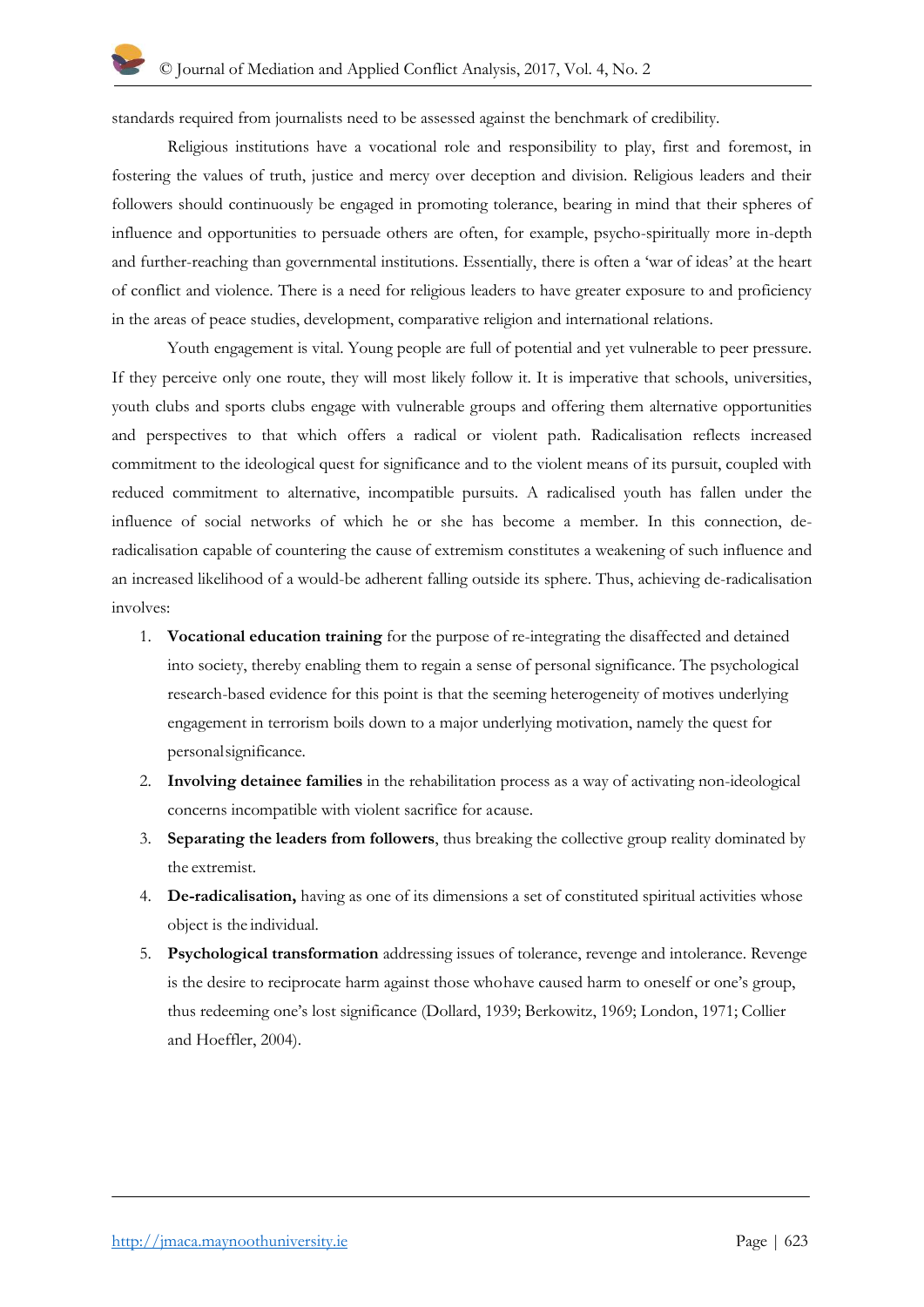Revenge levels the playing field and restores the balance of power by dealing a humiliating blow to one's enemy, thus redeeming one's lost significance. De- radicalisation should first and foremost establish whether the extremism fundamentally stems from matters social, economic, political, religious or cultural; or whether it is a manifestation of revenge, statistically independent of these other causes, in all its forms and expressions.

# **Conclusion**

To counter radicalisation and extremism, it is necessary to recognise that it is the responsibility and task of everyone in every sector of society. There are no quick-fixes or easy solutions. A multidimensional approach is necessary, engaging levels and strata of society from the grassroots of civil society to government and inter-governmental structures.

A realistic proposed solution for the future of nation-states and their societies will not be that all people abandon the truth claim of their faith, their ethics, or their political convictions – especially since one could only compel that externally with force. Rather, at a minimum, it has to involve learning how to accomplish peaceful co-existence among people of differing beliefs, convictions and ideologies. Moreover, this peaceful objective is not just about tolerating the qualitative and quantitative dynamics of behavioural differences, which may only be regarded as mere negative peace. It concerns all sides rising to the mission of adeptly exploring the others' perceptions and positions, with a vision of attaining greater mutual enlightenment, advancing the peace and development praxis of all humanity.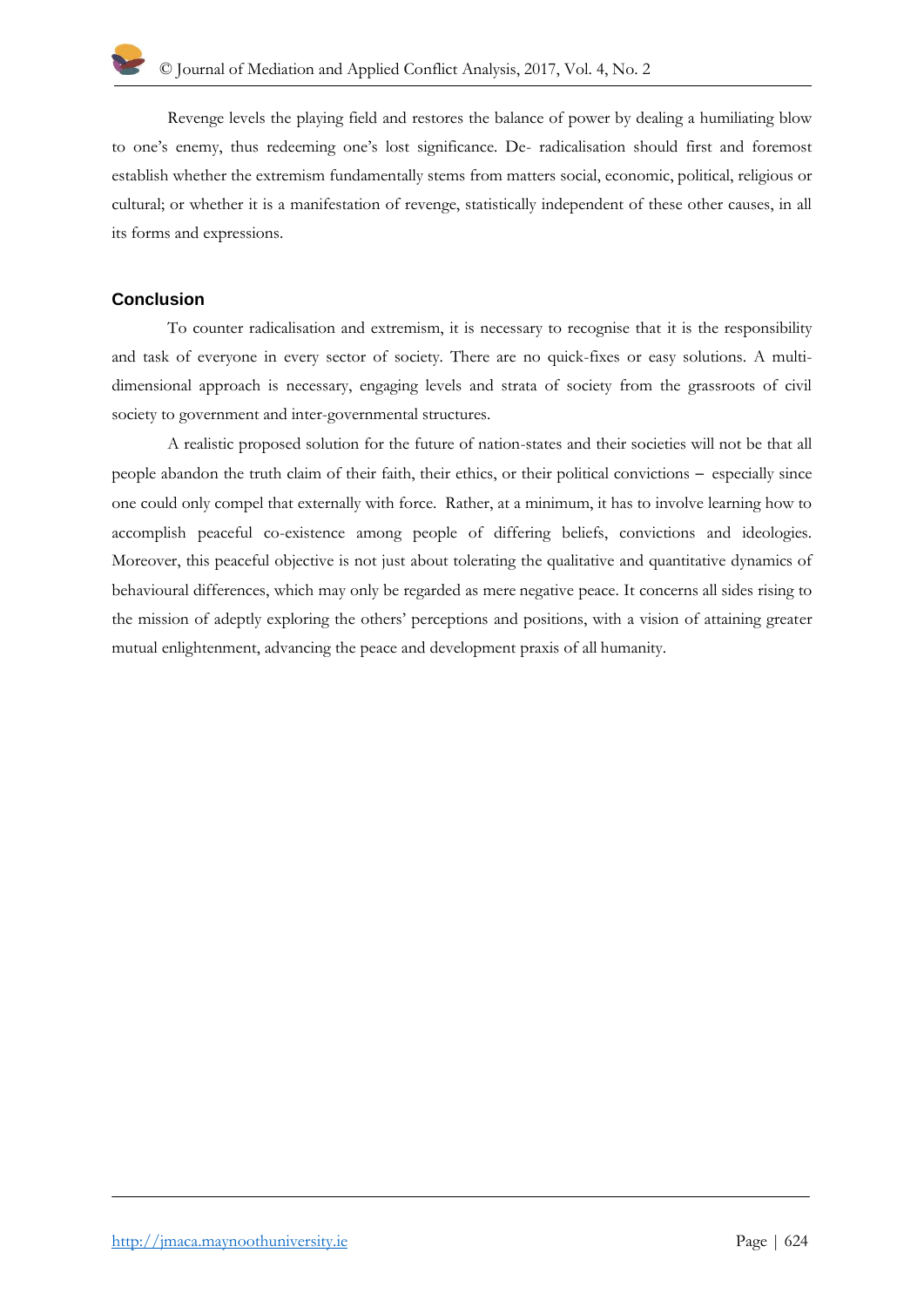### **References**

Africa Center for Strategic Studies (ACSS). (2012). Preventing Youth Radicalization in East Africa. Retrieved from:<http://africacenter.org/wp-> content/uploads/2016/01/Preventing-Youth - Radicalization-in-East-Africa-Program-Summary-ACSS.pdf

Ali, T. (2003). *The clash of fundamentalisms: Crusades, jihads and modernity*. Brooklyn, New York: Verso.

Almond, G. A., Appleby, R. S., & Sivan, E. (2003). *Strong religion: The rise of fundamentalisms around the world*. University of Chicago Press.

Althusser, L. (1971). Ideology and ideological State apparatuses (Notes towards an investigation). *Lenin and Philosophy and other Essays*.(Ss. 127-186).

Armstrong, K. (2004). Fundamentalism and the secular society. *International Journal*, *59(4),* 875-877.

Ayangafac, C. and Cilliers, J. (2011). African Solutions to African Problems. Assessing the Capacity of African Peace and Security Architecture. In Crocker, C. A., Hampson,

F. O. & Aall, P. R., *Rewiring Regional Security in a Fragmented World*.

Washington, DC: United States Institute of Peace.

Bar –Tal, D. (2011) Intergroup conflicts and their resolutions: Social Psychological Perspective. New York, NY: Psychology Press

Berkowitz, L. (1969). *The Frustration-Aggression Hypothesis Revisited*. In Berokowitz (Ed.), *Roots of Aggression*. New York: Atherton Press.

Botha, A. (2014). Political Socialization and Terrorist Radicalization Among Individuals Who Joined al-Shabaab in Kenya. *Studies in Conflict & Terrorism*, *37(11*), 895-919.

Bremer, C. (1974). *An Elementary Textbook of Psychoanalysis*. New York: Doubleday.

Burton, J. (1997). *Violence Experienced: The Sources of Conflict Violence, and Crime and their Prevention*. New York: Manchester University Press

[Cole, .D.H. \(2008\).](https://en.wikipedia.org/wiki/Jean-Jacques_Rousseau) *Translation of the Social Contract*. New York: Cosimo Classics.

Collier, P., & Hoeffler, A. (2004). Greed and Grievance in Civil War. *Oxford Economic Papers 56 (4),* 563- 595.

Crone, M. (2016). Radicalization revisited: Violence, politics and the skills of the body. *International Affairs*, *92*(3), 587-604.

Devine, P. (2011). A critical analysis of the role of religion in fuelling or healing conflict. *Tangaza Journal of Theology Mission*, *(1),* 52-69.

Dollard, J. (1939). *Frustration and Aggression.* New Haven: Yale University Press. European Commission. (2015). *Strive for Development: Strengthening Resilience to Violent Extremism.*

Retrieved from, [https://ec.europa.eu/europeaid/sites/devco/files/strive-](https://ec.europa.eu/europeaid/sites/devco/files/strive-brochure-20150617_en.pdf)

[brochure-20150617\\_en.pdf](https://ec.europa.eu/europeaid/sites/devco/files/strive-brochure-20150617_en.pdf)

Galtung, J. (1969). Violence, Peace and Peace Research. *Journal of Peace Research*, *3*, 167-191.

Galtung, J. (1971). A Structural Theory of Imperialism. *Journal of Peace Research*, *8(2),*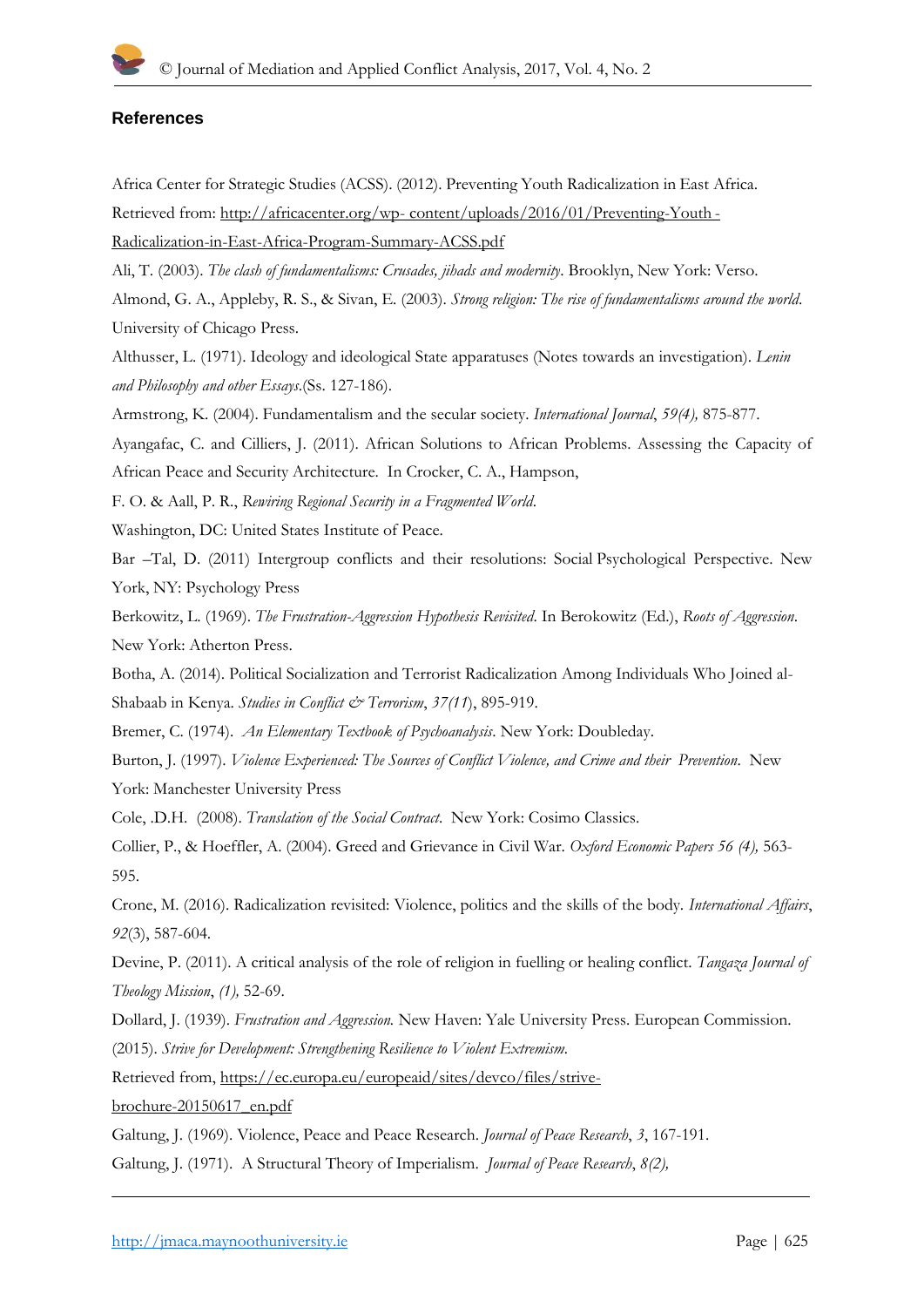81-117.

Galtung, J. (1985). Twenty-five years of peace research: Ten challenges and some responses. *Journal of Peace Research*, *22(2),* 141-158.

Glazzard, A., and Zeuthen, M. (2016). *Violent Extremism. GSDRC Professional Development Reading Pack (34)*. Birmingham: University of Birmingham.

Graff, C. (2010). *Poverty, Development and Violent Extremism in Weak States*. Washington D.C: Brookings Institute.

Hann, G., and Fertleman, C. (Eds.). (2016). *The child protection practice manual: training practitioners how to safeguard children*. Oxford: Oxford University Press.

Holzgrefe, J. L., and Keohane, R. O. (Eds.). (2003). *Humanitarian intervention: Ethical, legal and political dilemmas*. Cambridge: Cambridge University Press.

Horgan, J. (2009). *Walking away from terrorism: Accounts of disengagement from radical and extremist movements*. Routledge.

Huntington, S. P. (1993). *The Clash of Civilizations? The Debate: A foreign Affairs Reader.* New York: Council on Foreign Relations.

Johnson, J. T. (2008). The idea of defense in historical and contemporary thinking about just war. *Journal of Religious Ethics*, *36*(4), 543-556.

Kruglanski, A. W., Gelfand, M. J., Bélanger, J. J., Sheveland, A., Hetiarachchi, M., and Gunaratna, R. (2014). The psychology of radicalization and deradicalization: How significance quest impacts violent extremism. Political Psychology, 35(S1), 69-93.

Lederach, J.P., Neufeldt, R., & Culbertson, H. (2007). Reflective peacebuilding: A planning, monitoring, and learning toolkit. Notre Dame: Kroc Institute of International Studies, University of Notre Dame.

Lederach, J. P., (2010). Peacebuilding and Catholicism, in Peacebuilding: Affinities, Convergences,

Possibilities, In R. J. Schrieter, R. Scott Appleby, Gerard F. Powers, (Eds.), *Peacebuilding Catholic Theology, Ethics, and Praxis*. New York: Orbis Books.

London, P. (1971). *Behaviour Control*. New York: Harper & Row.

Lyons-Padilla, S., Gelfand, M. J., Mirahmadi, H., Farooq, M., & VanEgmond, M. (2015).

Belonging nowhere: Marginalization & radicalization risk among Muslim immigrants. *Behavioural Science & Policy*, *1*(2), 1-12.

Maslow, A, H. (1970). *Motivation and Personality*, (2<sup>nd</sup> Ed). New York: Harper and Row.

McHugh, J. (2017).<http://www.shalomconflictcenter.org/?cause=conflict-resolution-in-> kenya

McMullen, S. (2017). <http://www.shalomconflictcenter.org/an-interview-with-fr-patrick-> devine-inwashington/

Mercuse, H. (1984). *One-Dimensional Man*. London: Routledge and Kegan Paul.

Mukinda, F. (2016, February 11). Kenya: Al-Shabaab preys on poor youth with promisesof cars and wives. Daily Nation, retrieved

from<http://allafrica.com/stories/201602120171.html>